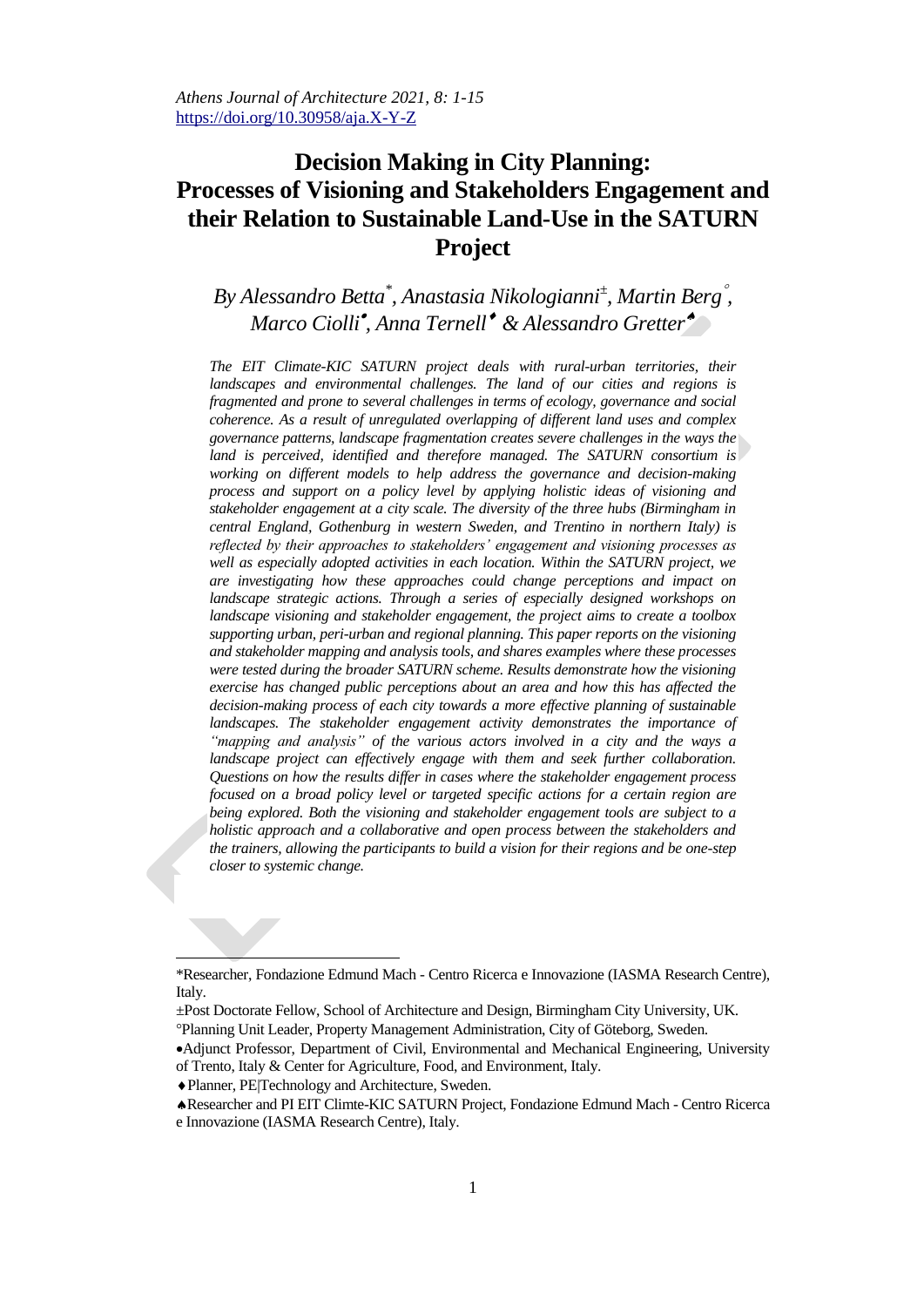## **Introduction: The Saturn Pan-European Project**

This paper is based on the experience and the findings gained through the pan-European project named "System and sustainable Approach to virTuous interaction of Urban and Rural LaNdscapes" (from now on referred as SATURN) co-funded by the EIT Climate-KIC. The SATURN project covers three specific urban-rural regions in Europe, Birmingham in the centre of England (United Kingdom), Gothenburg in western Sweden, and Trentino in northern Italy (Figure 1). These three territories have very different geographic and topographic conditions, yet they share similar challenges in terms of landscape management and adaptation to climate change. 1 Each region has been investigated through understanding the relations between urban cores, their surroundings and especially the food networks that contribute to a sustainable use of landscape and resources. In urban-rural regions, challenges posed by climate change are more complex due to the lack of systemic planning approaches and fragmented governance.

In order to develop a more comprehensive approach to such challenges, the SATURN project is underpinned by a three-tiered, interrelated approach. The first step is focused on establishing a methodology to generate a holistic multi-scalar spatial vision that can be applied in different contexts to put under discussion the current fragmented governance. To further support this holistic vision, a second step is based on a set of tools to map and clearly highlight the natural capital and the ecosystem services available in urban-rural fringes. This contributes new evidence to the wide benefits of the landscape as a whole. Stakeholders connected to such ecosystem services that can foster or hinder their development are then mapped and linked to the territorial vision. The third and last tier seeks to assess and translate the acquired knowledge into daily planning practice, to grow organisational capacity of local stakeholders and policy-makers. While going through the three steps of the process, stakeholders challenge their idea of territorial development through the visioning exercise, then they are asked to highlight the values of landscape and its actors identifying key players or beneficiaries through the engagement exercise, and finally, they focus on bringing this transformational change into planning routine, local strategies, and governance schemes. The outcomes of this process will need to be evaluated on a long-term basis going far beyond the 3-years project duration.

This paper is structured in three sections looking to build a comprehensive narrative around the topic and the experience of the SATURN project. In the first part, the authors build a preliminary literature review to set the frame in which the research is rooted. The interconnection between climate challenges and the inadequacy of planning frameworks are investigated to understand how the SATURN approach can improve the capacity of landscape planning frameworks. In the second section, therefore, the activities and the underpinning the activities of the SATURN project are presented and assessed in relation to the preliminary analysis of the challenges. An in-depth description of the activities and a

<sup>1.</sup> A. Nikologianni, A. Betta, A. Pianegonda, S. Favargiotti, K. Moore, N. Grayson, et al., "New Integrated Approaches to Climate Emergency Landscape Strategies: The Case of Pan-European SATURN Project," *Sustainability*, 12, no. 20 (2020): 8419.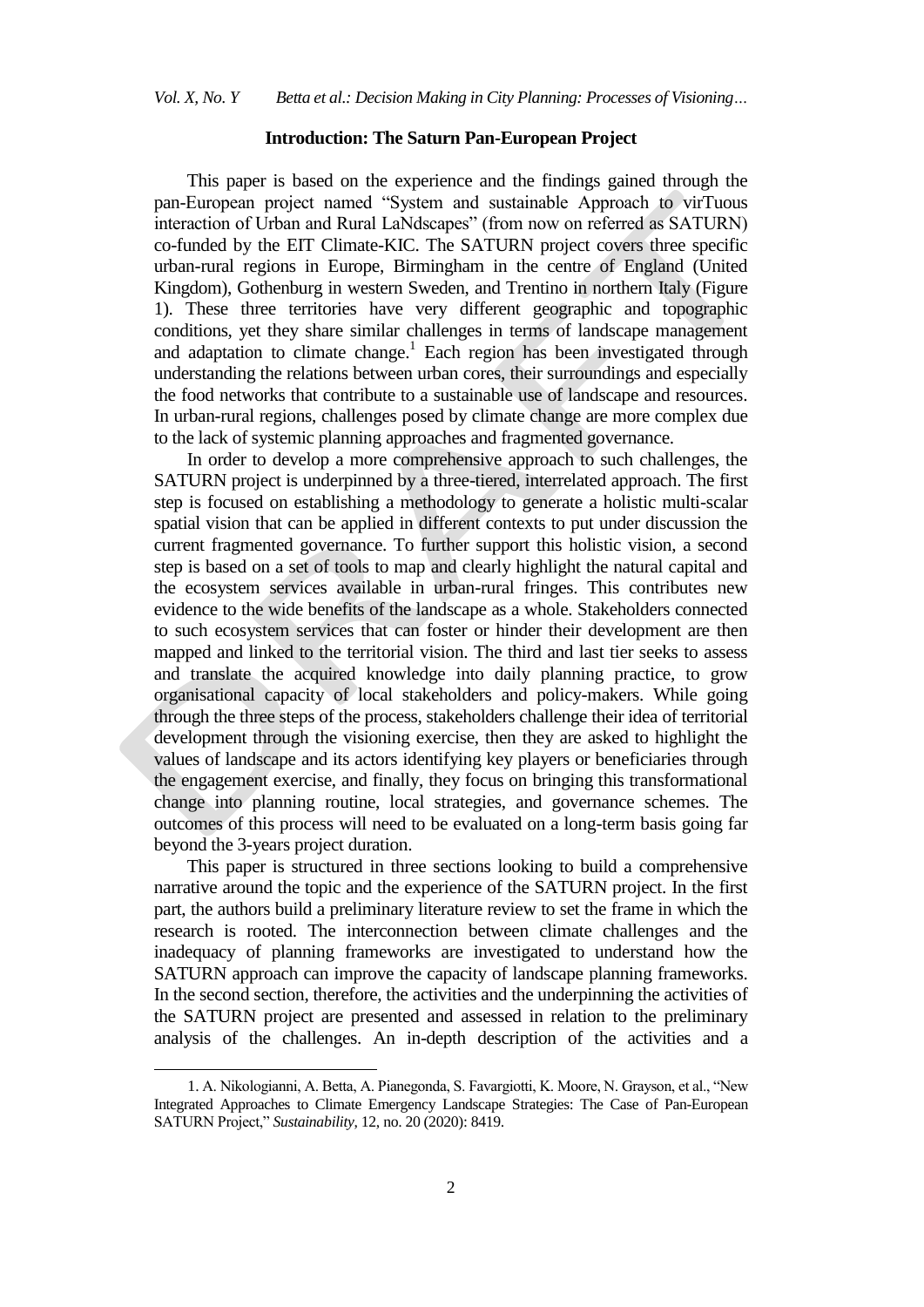comparison between the three different case studies is then presented. Trying to build a more extensive framework to understand positive and negative aspects and unpack different factors hindering or boosting the effectiveness of the framework looking at similarities or differences between the three. Finally, the first findings and operational possibilities are presented and discussed. The broader SATURN project looks at the governance of nature and landscapes and focuses on the relationships among cities, food growing, and the rural landscape across Europe. This paper examines one of the project's pillars, exploring the impact of visioning and stakeholder engagement on decision making. The methodology of the SATURN project has been previously published.<sup>2</sup>



**Figure 1.** *Map Showing the Three Locations of SATURN Hubs, (Trento-Italy, Birmingham-UK and Gothenburg-Sweden)*

 $\overline{a}$ 

<sup>2.</sup> Ibid.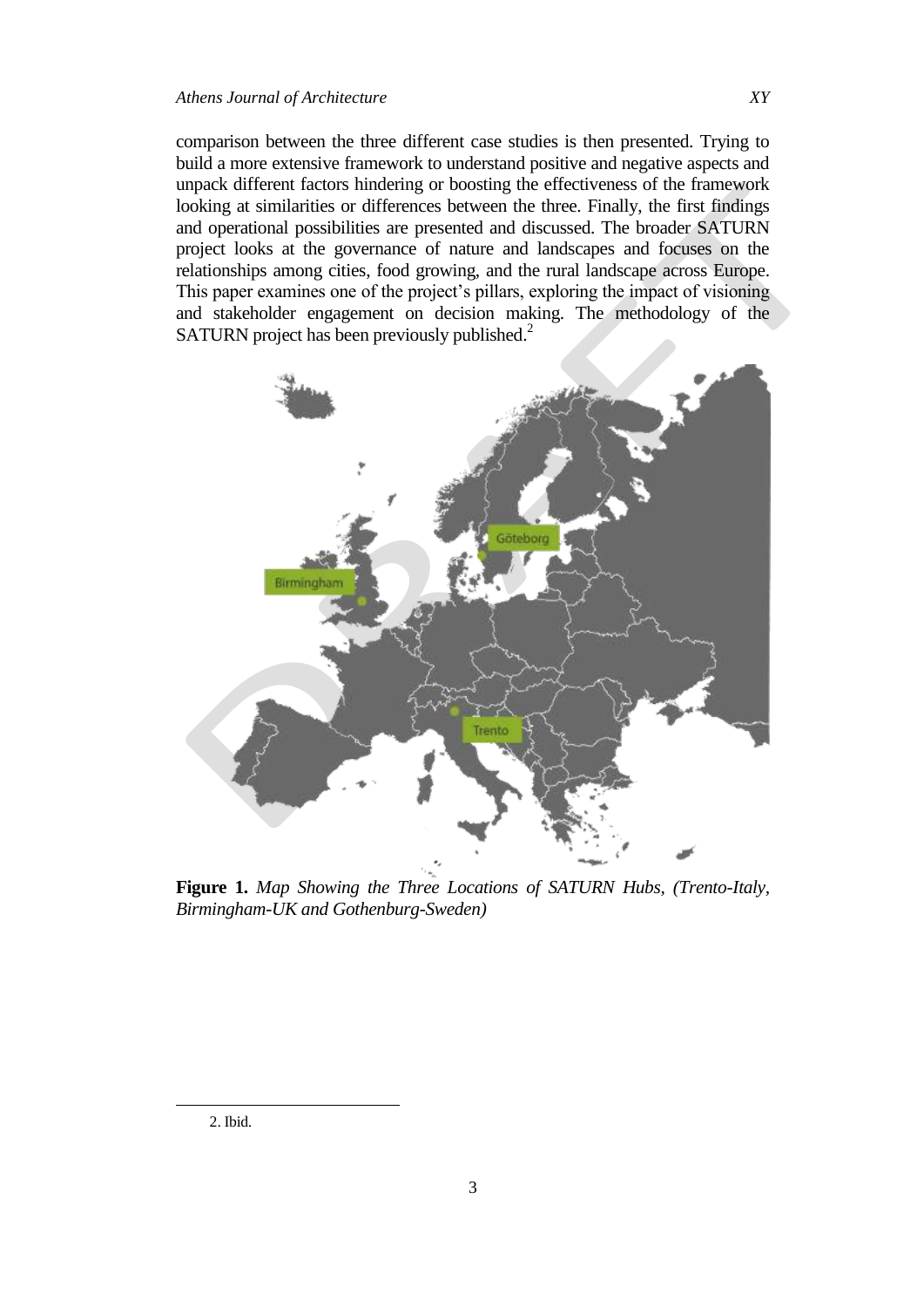## Climate Change Impact on Planning and Governance in Urban-Rural Regions

Researchers are suggesting that the population in urban areas is constantly growing and is expected to reach 70% of the overall population of the globe by 2050 adding more than 2.5 billion people to urban dwellers compared to 2000.<sup>3</sup> The movement of people from rural to urban regions will occur mostly in developing countries in Asia or Africa (especially China, India, or Nigeria) but also European cities will see a progressive concentration of population in metropolitan areas while abandoning more rural or poorly connected areas. The combination of inbound migration from rural areas and progressive abandonment of buildings and infrastructures is creating enormous pressure at the edges of cities, making urban–rural fringes and peri-urban areas amongst the fastestchanging landscapes in Europe. 4

The progressive urbanization, with its consequences such as the expansion of urban sprawl, in Europe goes together with the process of de-industrialization of the oldest factories located in the urban-rural fringes. These two processes are not contributing to strengthening urban cores or dense urban fabric but favours a seamless extension of urban-rural regions where built and open spaces are intertwined in an intricate system of processes and relations. Such 'hybrid regions' merging partially urbanized and partly rural landscapes could become increasingly common in the future. Also counter processes of deindustrialization, which are more common in Western countries, are also contributing to a growing presence of nature in the interstices of urban regions. Such intermediate landscapes pose several challenges to the current planning framework as their ecological and socioeconomic structure is complex, fragmented and constantly evolving. The complexity and the changing pace of urban-rural regions differ from the rigid and sectoral structure of most planning tools and processes. The planning tools are instead mostly focusing their attention on slow land use transformations and sectoral challenges such as mobility or waste management rather than understanding the connections between phenomena and the impacts on land use.<sup>5</sup> Moreover, most planning policies seem to be inadequate to deal with rapid transformations.<sup>6</sup> Planning schemes still rely mostly on zoning or functional and transportation schemes linked to a specific vision of the city as an organism based on buildings, artificial infrastructures and engineered processes. This approach, which architectural counterpart is rooted in the Le Corbusier"s model of the "machine a habiter" looks at the city as an entity separated from its surroundings where the main aim is to maximise the efficiency of single processes rather than looking at the complexity of the environment. This kind of approach looks at urban and rural

 $\overline{a}$ 

<sup>3.</sup> Department of Economic and Social Affairs - Population Division, *World Urbanization Prospects: The 2018 Revision (ST/ESA/SER. A/420)* (New York, NY, USA: United Nations, 2019).

<sup>4.</sup> K. Nilsson, S. Pauleit, S. Bell, C. Aalbers and T. A. Sick-Nielsen. *Peri-Urban Futures: Scenarios and Models for Land Use Change in Europe* (Berlin-Heidelberg: Springer Verlag, 2013).

<sup>5.</sup> K. Hill, "Climate Change: Implications for the Assumptions, Goals and Methods of Urban Environmental Planning," *Urban Planning* 1, no. 4 (2016): Paradigm Shifts in Urban Planning

<sup>6.</sup> A. Piorr, J. Ravetz and I Tosics, *Peri-Urbanisation in Europe: Towards a European Policy to Sustain Urban-Rural Futures* (Nødebo, Denmark: University of Copenhagen, 2011).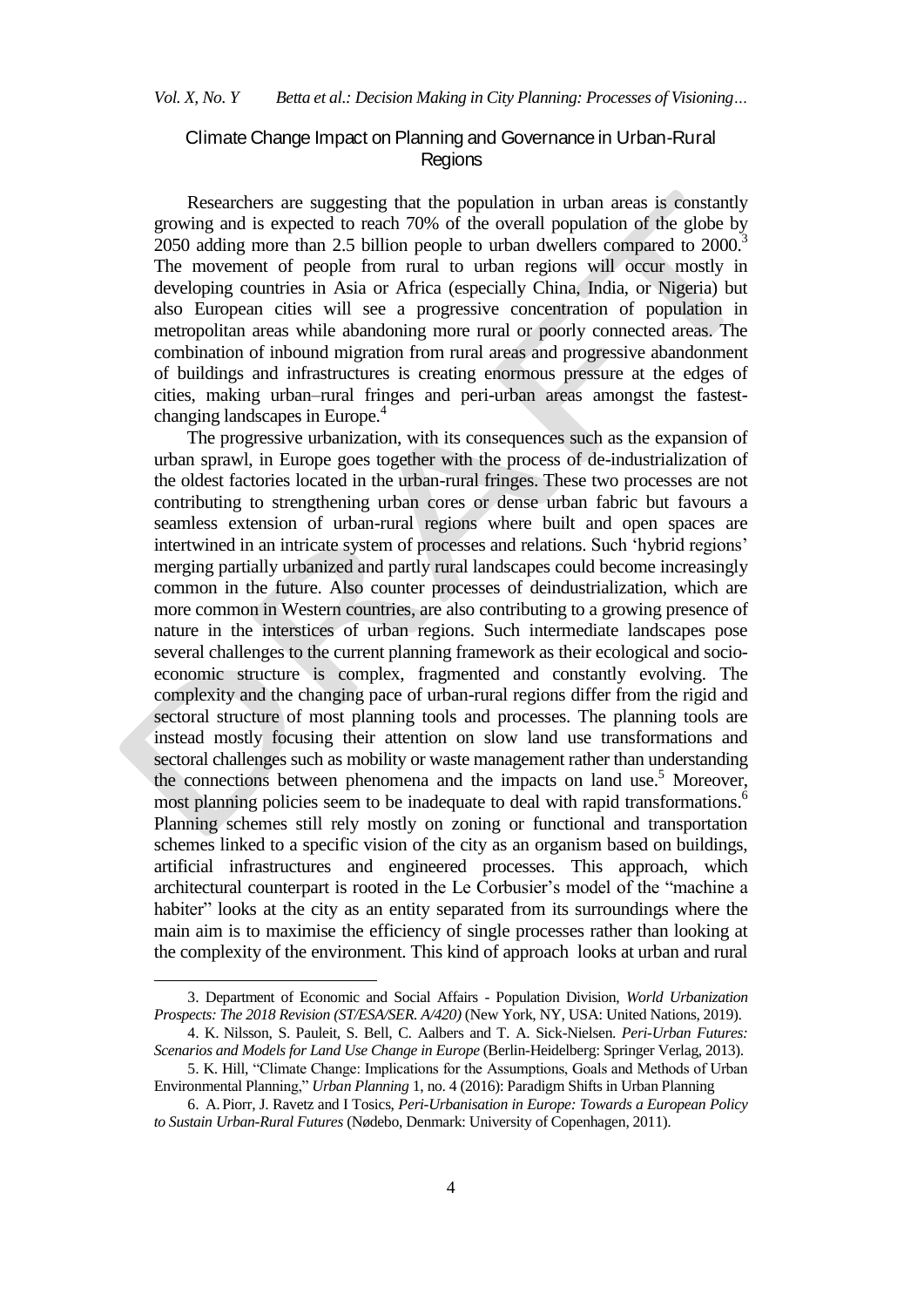areas as separate entities and does not contribute to reduce governance fragmentation since it is underpinned by the idea that challenges and visions for urban and rural areas are completely different and without common concepts underneath. However, it is increasingly clear that climate change challenges, such as sustainable supply of food and water or the mitigation of extreme events, require a more comprehensive approach to landscape to encompass the wide range of processes and social, ecological or economical cycles involved.

The inefficiency of contemporary planning tools together with the urgency to face climate challenges requires for a deep and immediate systemic change. Most of spatial or environmental planning and management concepts in use are focused on "the over-arching concept of spatial suitability" of different functions on the landscape.<sup>7</sup> Yet, the concept of "spatial suitability" is now being substituted by the idea of constant and permanent adaptation to extreme events and changes. The implications of such a shift are vast and profound and are affecting the practical sphere of planning practice as well as its very epistemological, ethical and ontological assumptions.

As it is unclear how and when environmental governance could differentiate from one mode to another,<sup>8</sup> the SATURN project is exploring how this can be achieved based on collaborative governance processes and a more continuous involvement of local stakeholders.

Issues posed by climate change to urban and rural landscapes go far beyond merely affecting ecological processes or the physical structure of landscape, they are questioning deeply how we plan and manage the territory, its features and the ecosystem services it offers. Climate change will increase the number of extreme events and their unpredictability, causing growth in instability of ecosystems and risks of failure of infrastructures. 9 Such a scenario in an already complex and fragmented context such as urban-rural regions can represent an unavoidable obstacle to local administrations unless a more holistic, systemic, and integrated approach to planning would not be taken. <sup>10</sup> In order to reach an effective adaptation of land and water use the missing links and the strong bonds between agriculture, forests, water, biodiversity and energy have to be highlighted together with the reciprocal influences. An Integrated Landscape Management (ILM) strategy requires all actors to be involved on a shared basis of knowledge.<sup>11</sup>

<sup>7.</sup> Hill, "Climate Change: Implications for the Assumptions, Goals and Methods of Urban Environmental Planning," 2016.

<sup>8.</sup> P. P. Driessen, C. Dieperink, F. van Laerhoven, H. A. Runhaar and W. J. Vermeulen, "Towards a Conceptual Framework for the Study of Shifts in Modes of Environmental Governance–Experiences from the Netherlands," *Environmental Policy and Governance* 22, no. 3 (2012): 143-160.

<sup>9.</sup> S. I. Seneviratne (Ed.), *A Special Report of Working Groups I and II of the Intergovernmental Panel on Climate Change (IPCC)* (Cambridge, UK, and New York, NY, USA*:*  Cambridge University Press, 2012).

<sup>10.</sup> M. Winn, M. Kirchgeorg, A. Griffiths, M. K. Linnenluecke and E. Günther, "Impacts from Climate Change on Organizations: A Conceptual Foundation," *Business Strategy and the Environment* 20, no. 3 (2011): 157-173.

<sup>11.</sup> C. Mann, M. Garcia-Martin, C. M. Raymond, B. J. Shaw and T. Plieninger, "The Potential for Integrated Landscape Management to Fulfil Europe"s Commitments to the Sustainable Development Goals," *Landscape and Urban Planning* 177 (2018): 75-82.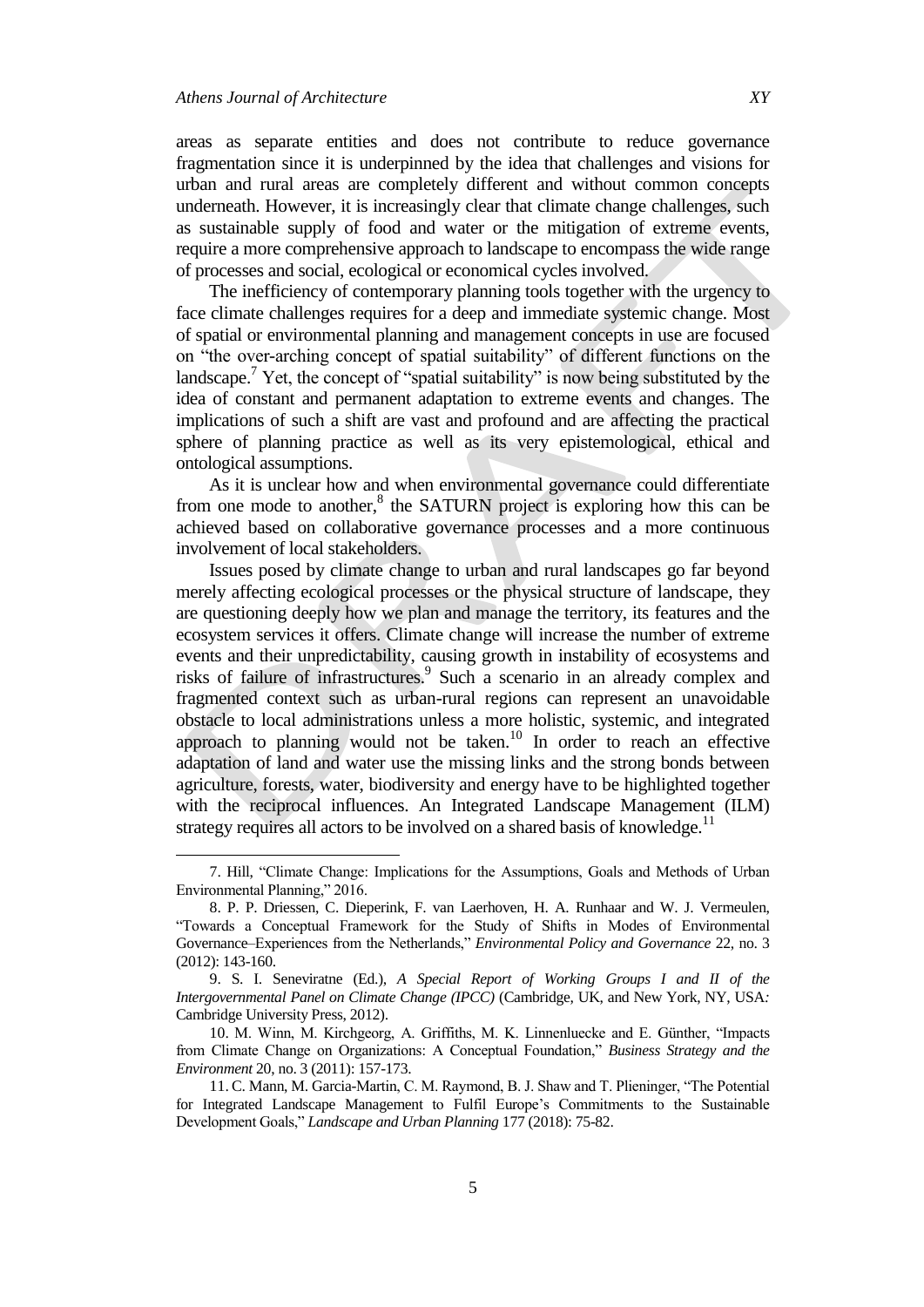The increasing frequency of extreme events questions the current planning approach based on sectoral and fragmented strategies with several institutions and local authorities or administrative bodies involved often lacking clear and precise guidance. Another challenge is related to the recognition of landscape"s value system and the preservation of traditional sustainable practices from local communities.

Yet these challenges could become important opportunities for a radical change on how society approaches landscape, in particular to such landscapes that are often neglected and hidden from "mainstream" processes.

## **The Saturn Process: Building Capacity through Engagement**

The SATURN project is based on the experiences the three hubs develop in their respective territories in order to investigate how to improve relations between urban areas and their surroundings. The consortium established a process made of three interrelated parts which are the holistic vision practice, the stakeholders" engagement practice and finally the capacity building practice to understand how to enhance urban-rural engagement.

Together with this process, various innovative actions are being shared across the HUBs to further enhance the impact. As the landscape morphology and the governance structure of each location of the three HUBs are very different, each one is developing tools at different scales and with different levels of stakeholders" involvement. In addition selected case studies work on the process to engage stakeholders and support them in building adequate capacities to face future challenges in their territories. This engagement process is built around a set of "exercises" and workshops that involve researchers and local actors in building a vision for their territory. Through several tools and reflection processes, the participants build an in-depth understanding of stakeholders' universe profile, their needs and the potential barriers related to their involvement in landscape management. The tools used are based on the EIT Climate-KIC Visual toolbox for system innovation integrated with the specific knowledge and experiences of the SATURN consortium. Therefore, few tools have been edited and others have been added and shared by the different members of the consortium. The tools included in the toolbox come from some best practices happening within the territory of consortium"s members looking at reconnecting cities to their surroundings and that can be replicable and scalable. Some of the tested tools are linked with mapping and acquiring diverse knowledge on landscape features (such as the rural-urban metabolism tool of Trentino or the investigation on abandoned farming plots in Gothenburg). Others are related with fostering sustainable farming and businesses (as the model-farm in Gothenburg, the mentoring activities done in Trentino or the capacity building workshops help in Birmingham).

Having all HUBs working together on this process allows for cross-national and comparative analysis of the effectiveness of the engagement and offers important insights on how to scale up these tools and methods to different territorial and planning frameworks.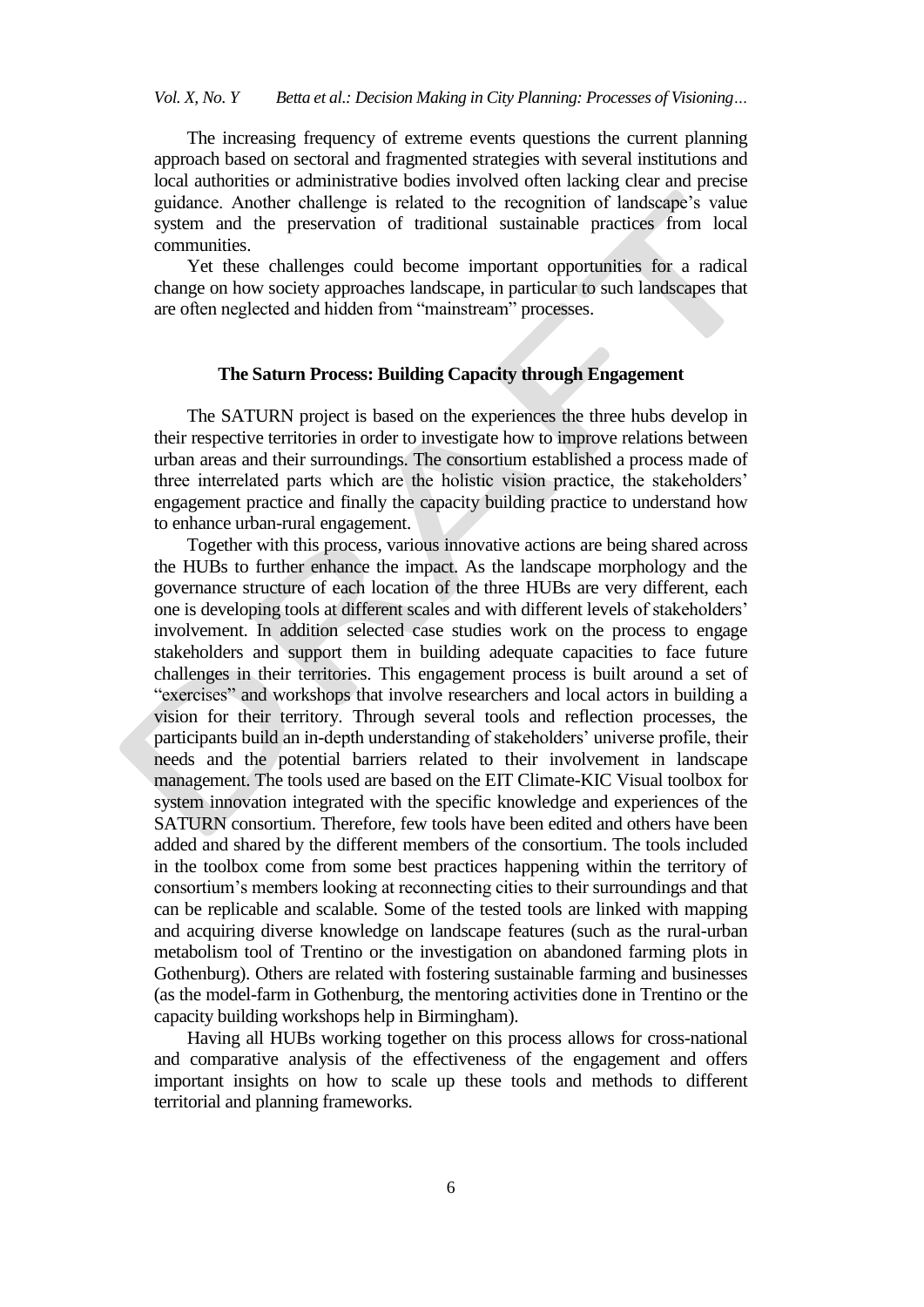As described at the beginning of this paper, the complexity and the fragmentation of urban-rural regions calls for more systematic and holistic approaches in order to tackle challenges in a more effective way, therefore the strategic vision must be clear and shared among actors. A series of visioning workshops have been designed and tested across the three regions aiming to support the creation of overarching spatial visions for each area. The stakeholder engagement process focuses on both upscaling the consortium methods, but most importantly providing efficient ways to key actors of each area, such as cities and institutions, to improve their knowledge on their own stakeholders. The SATURN project has set up a tool to engage with stakeholders on a series of activities that dive progressively deeper into the landscape concept while participants get more conscious of their territory.

Aiming to address governance and landscape fragmentation, stakeholder engagement is a crucial part of the SATURN project process together with the codevelopment of a territorial vision to tackle governance challenges and build management capacity at the same time. As a key aspect of the project is to enhance systemic thinking regarding landscape planning, the three parts (vision development, engagement and capacity building) are strongly related and thought of as a comprehensive process.

The communication process with the local stakeholders that underpins the entire SATURN project is well described by the continuous engagement through workshops, training sessions and dissemination events between the different actors that contribute to the complete process. The best and stronger results are obtained when the different parts of the process interact with each other and when the outcomes are reciprocally shaped.

The stakeholder engagement tool is used to identify the key stakeholders of each location (public, private, companies, education, landowners, entrepreneurs) and the most urgent landscape management issues. Through a series of activities and continuous communication between the SATURN team and the identified stakeholders, the challenges are being translated into a territorial vision that identifies most promising solutions and contributes to build internal capacity in local administrations through sharing knowledge, plans and strategies. Understanding which and how to engage with the most significant stakeholders is a key moment and requires a strong multi-level and cross-sectoral approach to include all possible interested people. The result of the first phase is an extensive mapping of local actors and their relations with climate change challenges while possibly identifying new actors or previously unknown relations.

The second phase is based on the visioning practice which aims to go beyond the usual and daily practice to imagine how a different scenario could be developed in order to also inspire others to act consequently. The visioning practice is based on spatial and visual exercises to allow thinking out-of-the-box. Finally, summing all the work previously done, local actors are involved in capacity building activities in order to set a continuous learning process about climate challenges resulting in increasing coordinated efforts among different actors and scales.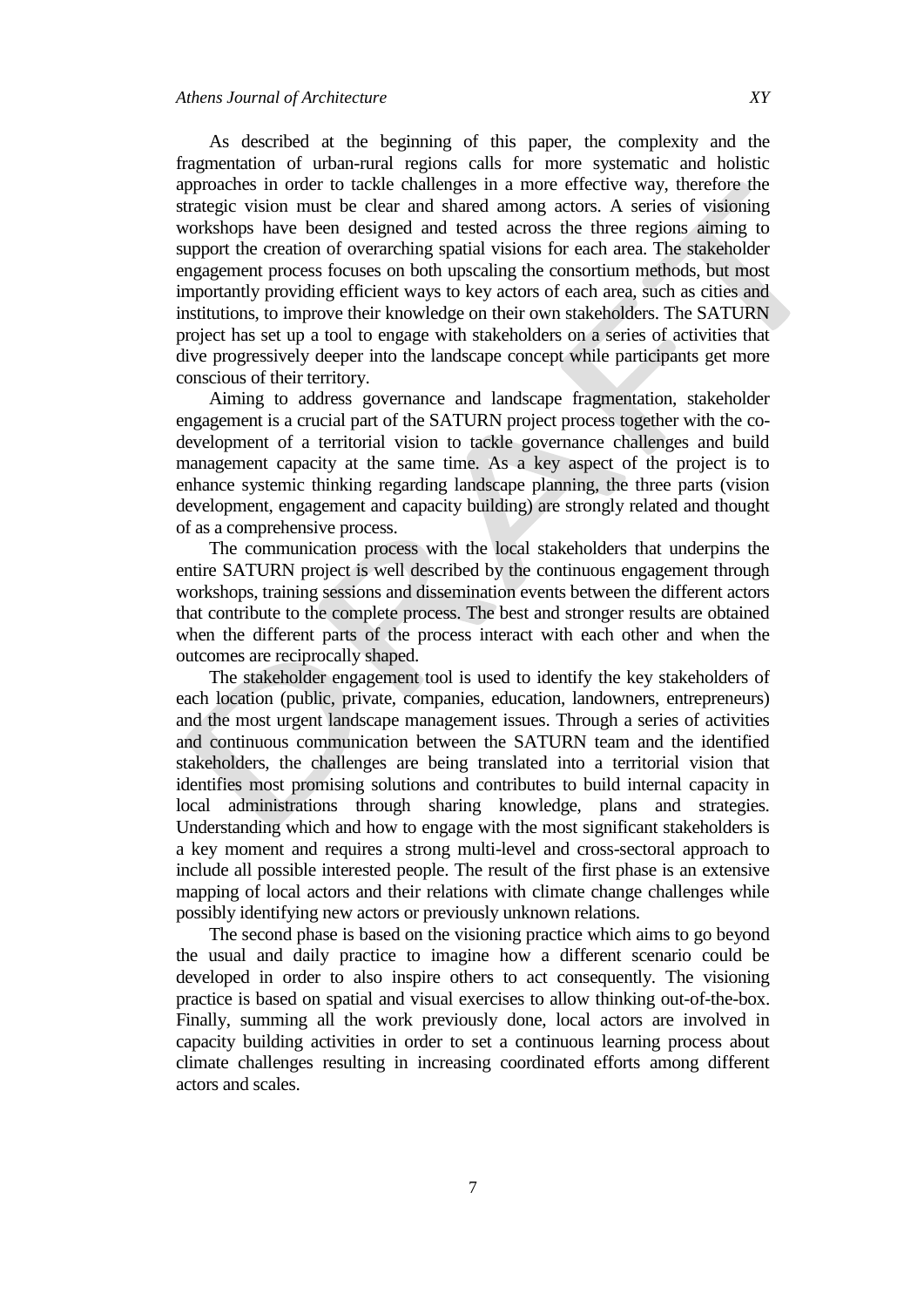#### **The Activities: Process and Examples from the Hubs**

The Stakeholder process consists of various stages such as mapping, analysis, evaluation, management and engagement. The engagement process of SATURN is based on gaining knowledge in order to describe certain components and achieve network mapping and therefore to further contribute to decision-making and planning at a local and regional level. The Stakeholder Engagement Process has been designed to take the participants through a journey of understanding, identifying and analysing with the aim to improve their chances to firstly identify the most beneficial connections and secondly to increase the level of engagement with actors. It is based on a series of workshops and activities with the aim to work in a holistic way from establishing the challenge and goals of each project to the point the team can increase capacity internally but also externally (to their partners and collaborators).

The first step of any workshop is for the most important issues and challenges related to the landscape evaluation to be identified and described, in order for the stakeholders to understand the impact these have on their territory and the key actors influencing decisions in the area. Based on the use of specific tools and an open discussion, the choice of a problem statement is being generated, summarizing all the current issues in the region. A potential support to the process can further be achieved through the use of visioning workshops (another tool tested within SATURN and generated by CATiD BCU) that involve local actors in the definition of a future scenario for their landscape and contribute to identify most urgent issues. Following this first initial, but essential phase, an in-depth analysis of the stakeholders" mapping and engagement is conducted through the use of various canvases dressed with design thinking and stakeholder management tools. During this process, stakeholders are being identified and mapped, and each stakeholder is examined in relation to the problem statement as well as other actors in the region.

The SATURN project has created a dynamic process for stakeholder engagement, looking at the relations of various stakeholders involved in strategic development and regional design schemes. This process consists of a systematic series of challenges to enable identification of stakeholders as well as the project goals and values, through a series of stakeholder management (stakeholder mapping, analysis and engagement exercises) and multilevel perspective to give better insights of the relationships within the challenge (project barriers and solutions). The process is based on a mix of visual tools and discussion/reflection sections, run by a trained coach and facilitator who has supported the hubs throughout the process. As mentioned in the previous sections, the existing challenges to actual planning processes in light of climate change require a more holistic and wide approach to the topic. To build more holistic strategies there is the need to include a larger set of expertise but also to change the way officers and practitioners involve local stakeholders and take advantage of their own expertise. The involvement of such stakeholders should be more extensive and should start from the very first phases of the planning processes through the establishment of a shared vision on the landscape in order to contribute not only to more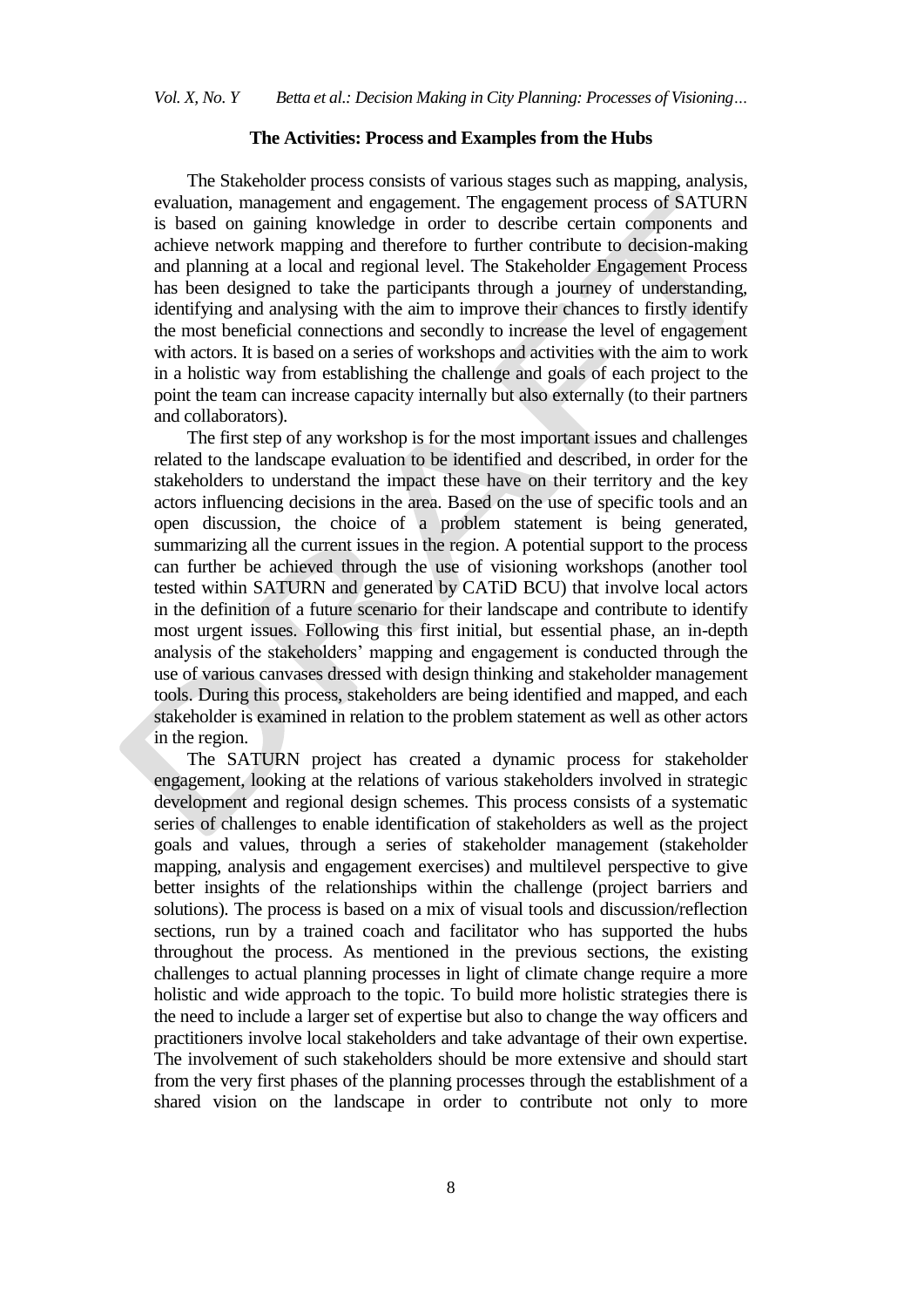comprehensive planning tools but also to build management capacity at local level.

The "Cooking Recipe Challenge" is a problem and goals identification and stakeholder management process developed by the Birmingham Hub of EIT Climate-KIC SATURN. It is the outcome of various workshops and visioning tools, leading to a tailored stakeholder engagement tool. The "Cooking Recipe Challenge" is a combination of several stakeholder mapping and analysis tools that allow to create a new methodology for stakeholder analysis and build capacity within the team. A selection of some of the EIT Climate-KIC stakeholder management tools (which are included in the Visual Toolbox and can be retrieved at https://www.climate-kic.org/insights/visual-toolbox-for-system-innovation/) together with other tools developed by the Birmingham Hub aim to set the scene of the project regionally and provide support to the different teams to engage with their local and regional stakeholders. Mapping key national and European actors (e.g., decision makers, politicians, civil servants, local authorities, researchers and professionals), evaluating their needs and demonstrating what SATURN can offer them, increases the actors" understanding and engagement level, supporting a smooth transition of circular use of landscape. Moreover, such a process can foster a reconsideration of the view of landscape as a whole as well as an improved knowledge of the specificity of landscape elements, thus upgrading the capabilities of local stakeholders. One of the most important elements is that this process allows to build a sense of ownership to the different actors creating a community working collaboratively on the project. The starting point of the process is a flexible brainstorming session to allow everyone to express their position and opinion while building trust and a common ground between actors and facilitators. Following this step, the specific challenges are analysed and understood to build a roadmap to be followed for planning future actions. Among the tools used in the process are the Pentagonal Problem, the Goals Identification, the Actor Tree, the Relations Pie and the Empathy Map. Once the Stakeholder Universe has been developed, the research ("Fishing") for Barriers can start in order to foster the search for solutions and next steps of the project. There are several benefits when involving stakeholders in the projects dealing with landscape value, peri-urban spatial strategies, local authority mechanism and decision-making processes. By building a process where the stakeholders are asked to actively participate, the team reduces the chances for absent stakeholders to disturb the process and it is likely that conflicts are also reduced.

#### **Birmingham, Trento and Gothenburg Experiences**

The Birmingham Hub worked closely together with the Naturally Birmingham (a new governance model for cities green spaces), the Tame Valley Wetlands Partnership and the Urban and Food Growing Network. A specifically designed process was developed in order to address the needs of each case study. The selected case studies for Birmingham, are focusing on governance and management, awareness and community engagement and visioning retrospectively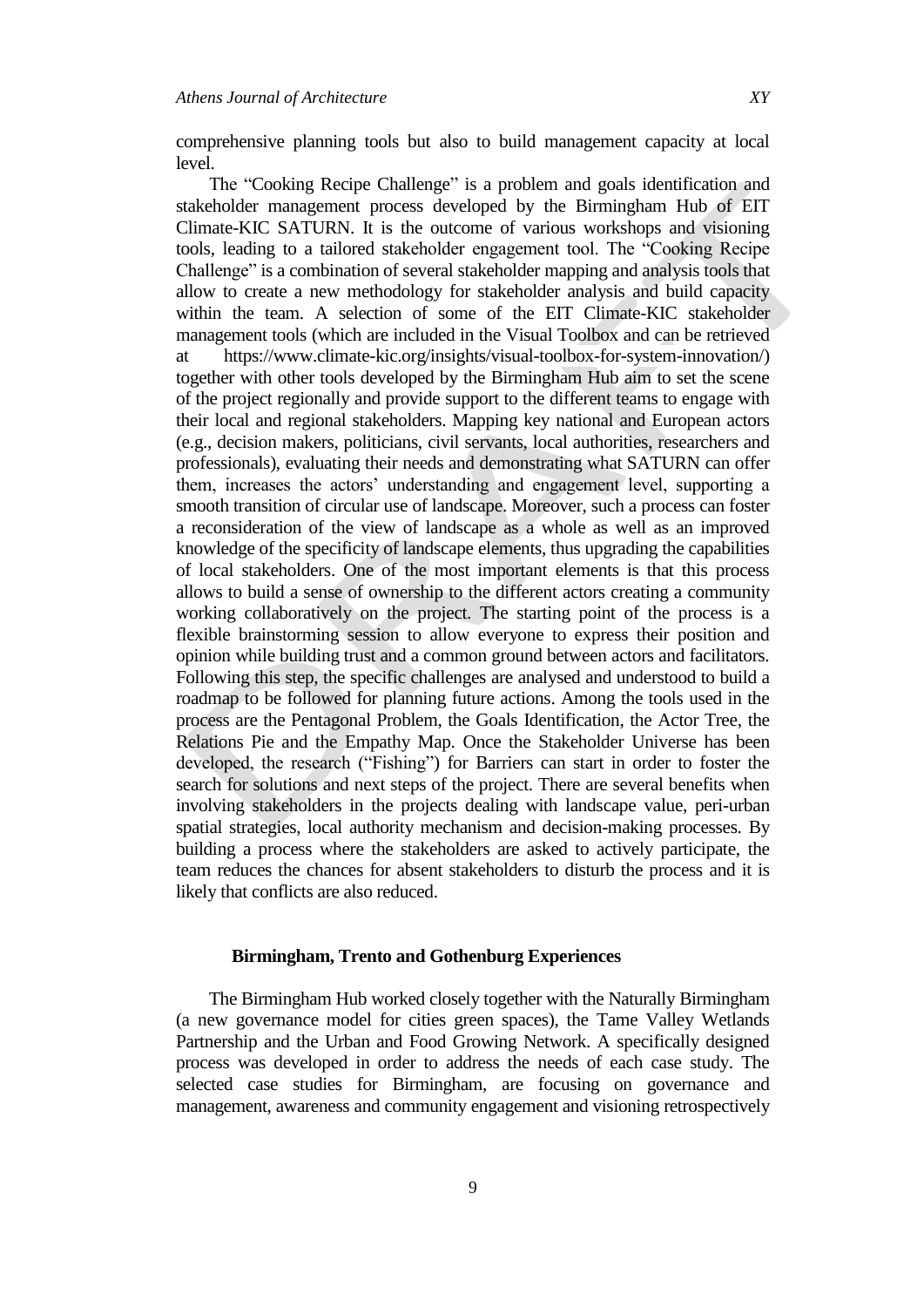and therefore the workshops were all using the SATURN tools but in a sequence, form and pace that suited each individual case study. As it is understandable, in real life scenarios, tools need to be adjusted to the goals and challenges of each project. Starting with the Tame Valley, the Birmingham Hub, aimed to use the SATURN tools to explore further the vision developed in the Tame Valley and identify if this has been useful and successful or it has not, what are the barriers and who are the key stakeholders to support with its development. At the same time and using the same tools, very different discussions and outcomes occurred from the "Urban and Food Growing" workshops since, this project focuses on urban farming with the aim to support community, spread awareness on landscape identity and the climate challenges and share support on mental health issues through landscape engagement. The third case study explored is the "Naturally Birmingham" project, a national scheme that aims to support the creation of green spaces in urban areas. As this is a major project for the city of Birmingham, it has been very significant in developing a new governance model for the city. This is still an ongoing project (due to finish in 2022), however it has managed to engage with several parts of the local authority and provide advice and a vision for a greener city. The SATURN workshops have helped to improve understanding of the territory and open up new ideas and opportunities for the Naturally Birmingham project team. Therefore, in this case the SATURN stakeholder engagement, visioning and capacity building tools were used with the aim to unlock new regimes and identify any blockages towards a systemic change.

Meanwhile, the Trentino HUB organised four different workshops with different stakeholders at both regional and municipal level starting with general propositions before going deeper into four main topics highlighted during the meetings. These topics are related to the most critical issues of the territory such as mobility within the region, sustainable forms of agriculture, circular economy processes and landscape preservation. The process has been developed following the results of the four workshops in order to get a more detailed and more structured idea about how stakeholders see the future of the territory. The four workshops spanned across half a year and involved a wide number and variety of actors (more than a hundred different people from the institutions and NGOs). The results have proven to be extremely useful for the people and institutions involved as this has allowed for new visioning approaches that differ from common practice. Prior to meeting the local stakeholders, an internal meeting was held by the SATURN research group in order to build the vision to be tested and challenged in the following meetings. The scope of this first step has been to set a reference "image" developed by local researchers that at the same time are not directly involved in landscape management processes. The first workshop was held in the autumn of 2020 involving officers and political representatives from the municipalities part of the SATURN project and from the government bodies of the Autonomous Province of Trento. Participants were asked to present their vision for the landscape in 2040 or 2050 which was then discussed in groups in order to define the most aspirational topics and challenges and investigate the role of every citizen or association in accelerating or hindering the development of the vision. In particular, the most cited broad challenges have been mobility,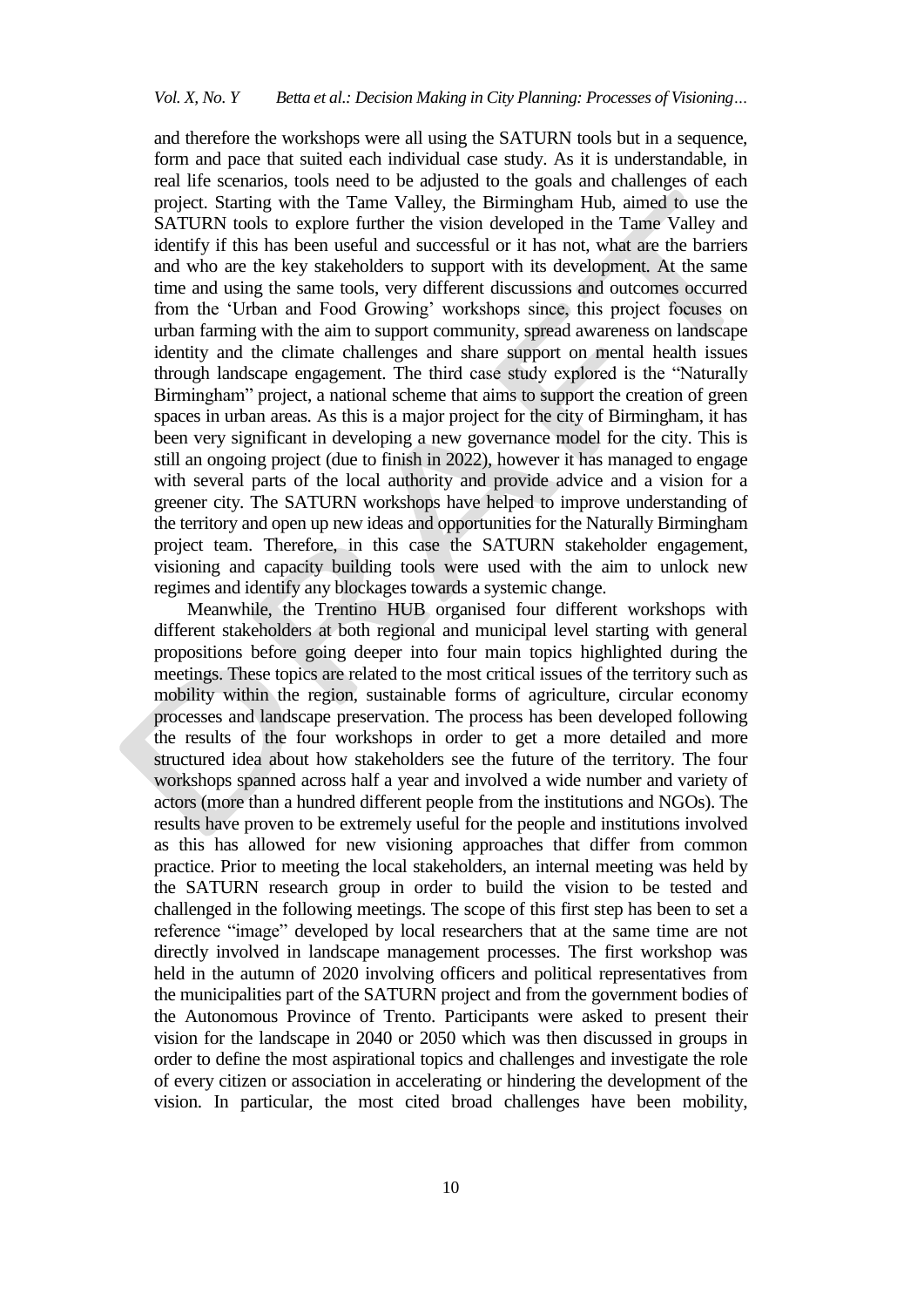agriculture, touristic and cultural development, demographic changes. After the first workshop, extremely positive feedback was received, that practitioners used to confront themselves only with colleagues with similar backgrounds, and therefore they did not have the possibility to broaden their scope and highlight the interrelations among different landscape challenges. The main topics which have been highlighted are all linked to a call to increase territorial connectivity and diversity both for humans, wildlife and plants. The main findings that have been highlighted in these first meetings have been used to define the working groups for the following workshops and contributed to build a set of scenarios also used in the successive meetings. In this way we held further work with specific municipalities in Trentino (such as Arco or Pergine Valsugana, both pilot cases of the project and with youth representatives from Rotaliana District including 8 different municipalities) where the topics and scenarios have been investigated more deeply and the analysis has been tailored to the specific context.

The case of Gothenburg is of importance as it brings together several projects related to multifunctional and sustainable peri-urban land use and green entrepreneurial models. As the work in the Gothenburg hub builds on a tested model of land lease in urban and peri-urban areas (Model Farm) it supports the sustainable ecosystem based on local management and cultivation of peri-urban areas in order to enhance the supply of ecosystem services, protect the environment and meet the needs of a growing population. The case consists of four different pilot actions connected to the enhancement of urban agriculture, stakeholder engagement, redevelopment of abandoned sites, and education of green entrepreneurs with the aim to create opportunities for more people to pursue a farming career, from "a farm box to hectares". The city has also developed a Farmers Incubator together with the company Xenophilia to train and increase the number of ecological farmers committed to sustainable land management. Agripreneurship training (agricultural entrepreneurship) supports the farmers for the duration of the programme. Underutilized land and basic infrastructure is offered to the programme"s participants at favourable costs and is connected with the LAB190 action of mapping and developing land lease schemes. Gothenburg"s pioneer farming model, called the Model Farm, is a highly productive small-scale farm unit, providing education to potential farmers and entrepreneurs while supplying the local community with food. By creating a business model based on a sustainable and successful small-scale farming enterprise run within the Gothenburg municipality, the Model Farm serves as a driver for the integration of regenerative farming practices in the continuous evolution of urban and rural multifunctional landscapes. Test sites in Angered and Skogome aim to increase urban food production and promote green entrepreneurship in and around the city centre of Gothenburg. These test sites offer a leverage for small scale agricultural businesses, with minimum investment, and allow for incremental growth within the test sites as well as the possibility of relocation to larger plots of land within the municipality.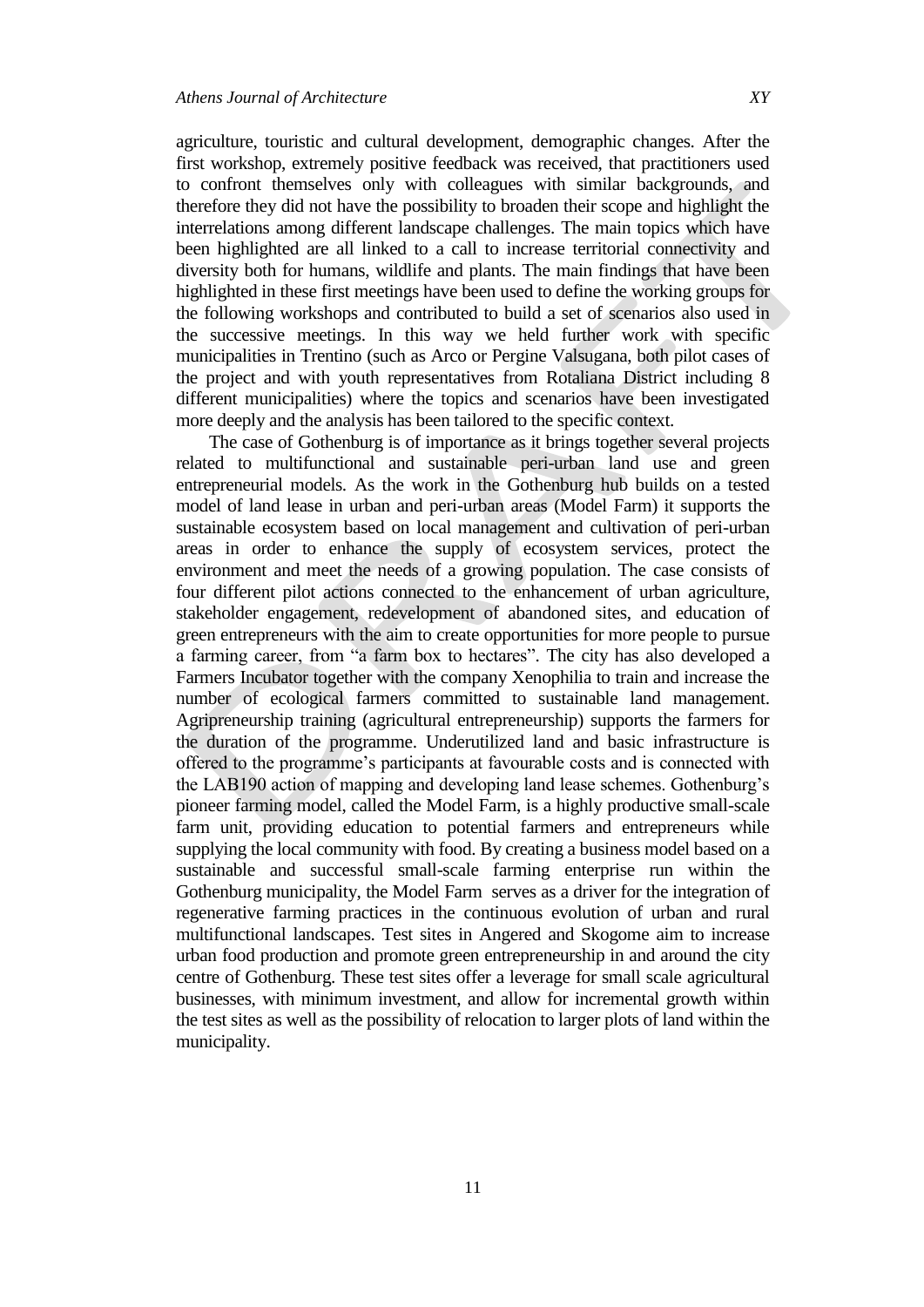#### Discussion and Initial Findings: Changing Approach, Re-Imagine the Future

The overall process designed by the EIT Climate-KIC SATURN project and the combination of the different tools used, help local administrators, stakeholders and researchers to build a bigger more holistic vision for the future of their region. This is a key step to bring systemic change in governance processes and foster strategic partnerships. The integration of different tools in a specifically designed process supports the identification of strategic aims and wide goals based on an exploration of issues and the potential of the landscape in each region. This precise identification is fundamental to avoid broad, yet unclear territorial strategies, and therefore their lack of effectiveness in land management. Diving in the details of a specific challenge is then helpful to connect different stakeholders and face challenges with a trans-disciplinary perspective, pursuing the quest for systemic change in landscape management. This perspective also gives researchers and universities a different role within society and acts as a support to collaborative and shared solutions for local problems. The design or management team can make better decisions about the most relevant and influential stakeholders, work on new engagement methodologies and prioritise the barriers of every challenge or project. This is strongly connected with the need to overcome the actual potholes in climate or landscape strategies that are being developed across Europe often at borough or municipal level but that are missing a coherent regional or national framework.

Despite the different approaches and structure of the visioning/engagement processes, both Birmingham and Trentino HUBs have highlighted a positive impact on daily practice of local stakeholders and an improvement of the understanding of climate challenges to urban-rural landscapes.

In the case of Trentino a strong increase of the awareness of the value of the landscape and the current challenges has been recorded with several activities initiated by the local authority with the aim to increase landscape value and awareness. While in Birmingham SATURN has supported the creation of the City of Nature vision for the city as well as worked together with the groups aiming to share awareness on the value of the landscape and increase the food growing community initiatives. Local actors, responding to Trentino's and Birmingham's workshops, have highlighted the importance of multidisciplinarity, inclusivity and working collaboratively during the workshops despite the wide participation of several sectoral agencies and administrations. Such statements help to spread the concept that landscape challenges are interconnected and cannot be tackled one by one as separate challenges or be assigned to one national agency over the other.

Another important achievement is related to the participation of both NGOs and public authorities to the same process with equal participation rights allowing for more cooperative approaches on governance going beyond a sort of competitive scenario that reduces effectiveness of landscape planning. One of the municipalities that joined the initial visioning workshops held in Trento, has since contributed to organise one of the most successful workshops, is the city of Arco, a mediumsized town located on the Northern side of the lake Garda (Italy). The stakeholders that joined the process were both from the public authority and from the private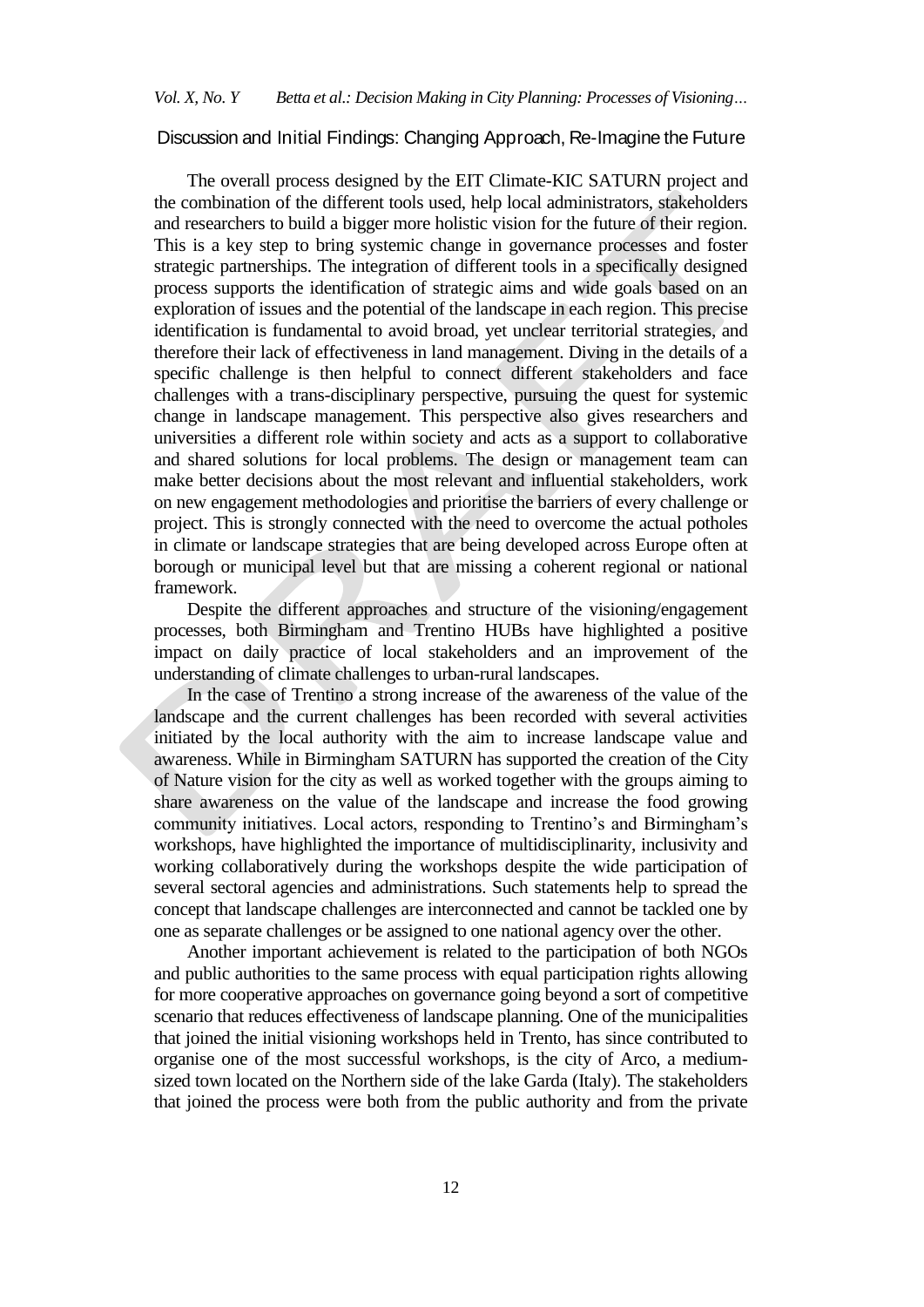sector (either for profit or non-profit), all aged under 40 years old, creating a multidisciplinary group of people that has already been identified as a success story due to its diversity and open mindfulness. Moreover, reflecting on the backcasting and the necessary actions to develop the landscape in a more sustainable and coherent way contributes to identifying the most promising stakeholders to be involved according to the actions needed. The whole process resulted in the municipality redrafting its planning priorities according to the most urgent issues emerging from the SATURN process. At the moment the local administration of Arco is actively looking for external funding and resources to finance further actions aimed at recovering abandoned and underutilized land, enhance environmental management of green areas and improve youth engagement in territorial development.

Even though the three areas are developing their work at very different scales and, in the case of Gothenburg, they are working on very "hands-on" activities, the possibility to widen the perspective and rethink the broader vision through the engagement and visioning process has proven to be useful. The visioning and stakeholder engagement processes helped to increase the impact of the work done within the SATURN project thanks to the possibility to reconnect practical actions to a wider conceptual framework, therefore ensuring that resources and energy are not split across an excess of many different processes across scales or actors resulting in a lack of coherence and holistic approach to landscape management.

#### **Conclusions**

The impact of Stakeholder Engagement and Visioning on the decision making process are significant. While they create a platform to collaborate and discuss these processes developed and tested throughout the SATURN project, have allowed for new actions taken by local authorities and key decision makers. While we cannot talk about a full systemic change yet, SATURN has demonstrated new possible ways in which a spatial approach can be developed at a city and regional scale.

The stakeholder engagement tool can create systemic change and a new way of operating in spatial strategies and climate related strategic decisions in our cities and regions. The teamwork required by this process has allowed for several productive discussions between the partners and has also helped utilize past experience and knowledge of each team member which have been shared introducing innovative ways to cooperate across European local administrations. The identification of new actors and networks has been one of the most valuable outcomes, allowing the SATURN partners to involve additional, often very interested and engaged actors. It has also given access to the local ecosystem of start-ups working on topics related to this project. As a way to further test the process of stakeholder engagement and reassure a smooth transition to build capacity for both the members of SATURN consortium and its key actors, the Birmingham Hub has opened this process to selected case study partners who have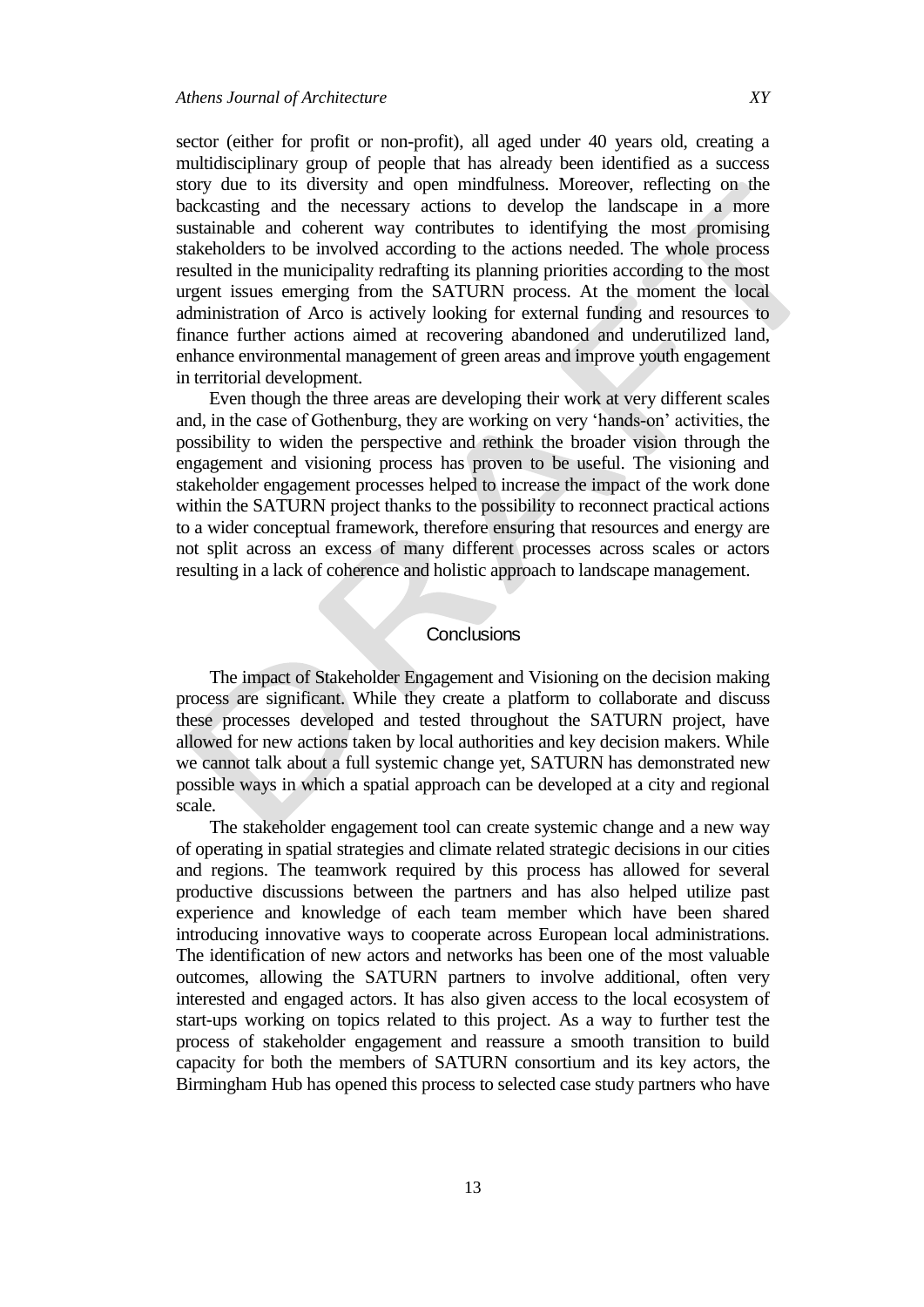been willing to dedicate their time to evaluate the different tools, and the overall process developed by the Birmingham Hub.

The visioning approach developed by CATiD (BCU) and the WMNP Lab BCU, has been used to engage and mentor a wide range of stakeholders within and beyond the region. The approach was adapted for use with our SATURN partners in the Swedish and Italian hubs and to deal with the restrictions and challenges of the COVID-19 pandemic. The outcomes of these workshops have been used to inform the development of the visioning tool that could be applied in a wide range of contexts and situations. During the activities carried out across all SATURN locations, the spatial visioning exercise changed the nature of the discussions about the stakeholder engagement and impacted on the "problem statement" set for each location. The main finding of this process is to demonstrate that no part of the process is objective and neutral but is always contingent. Perceptions as to the significance or importance of specific stakeholder changes subject to the definition of the problem to be solved or the vision to be implemented. A related finding is the suggestion that the spatial vision needs to be articulated as far as possible before workshops are undertaken.

The two processes presented by this paper will need to be further developed and adapted to accommodate natural, morphological, social and cultural characteristics of each country, however they are recommended to allow for systemic change and open new ways of thinking on spatial strategies.

## **Acknowledgments**

This research has received co-funding support by EIT CLIMATE-KIC. The funders had no role in the collection, analyses, or interpretation of data; in the writing of the manuscript; or in the decision to publish the results.

The authors want to thank EIT Climate-KIC, which has supported this research throughout, as well as all the stakeholders and case study participants in the UK, Italy, and Sweden.

#### Bibliography

- Department of Economic and Social Affairs Population Division. *World Urbanization Prospects: The 2018 Revision (ST/ESA/SER. A/420)*. New York, NY, USA: United Nations, 2019.
- Driessen, P. P., C. Dieperink, F. van Laerhoven, H. A. Runhaar and W. J. Vermeulen. "Towards a Conceptual Framework for the Study of Shifts in Modes of Environmental Governance–Experiences from the Netherlands." *Environmental Policy and Governance* 22, no. 3 (2012): 143-160.
- Hill, K. "Climate Change: Implications for the Assumptions, Goals and Methods of Urban Environmental Planning." *Urban Planning* 1, no. 4 (2016): Paradigm Shifts in Urban Planning.
- Mann C., M. Garcia-Martin, C. M. Raymond, B. J. Shaw and T. Plieninger. "The Potential for Integrated Landscape Management to Fulfil Europe"s Commitments to the Sustainable Development Goals." *Landscape and Urban Planning* 177 (2018): 75-82.